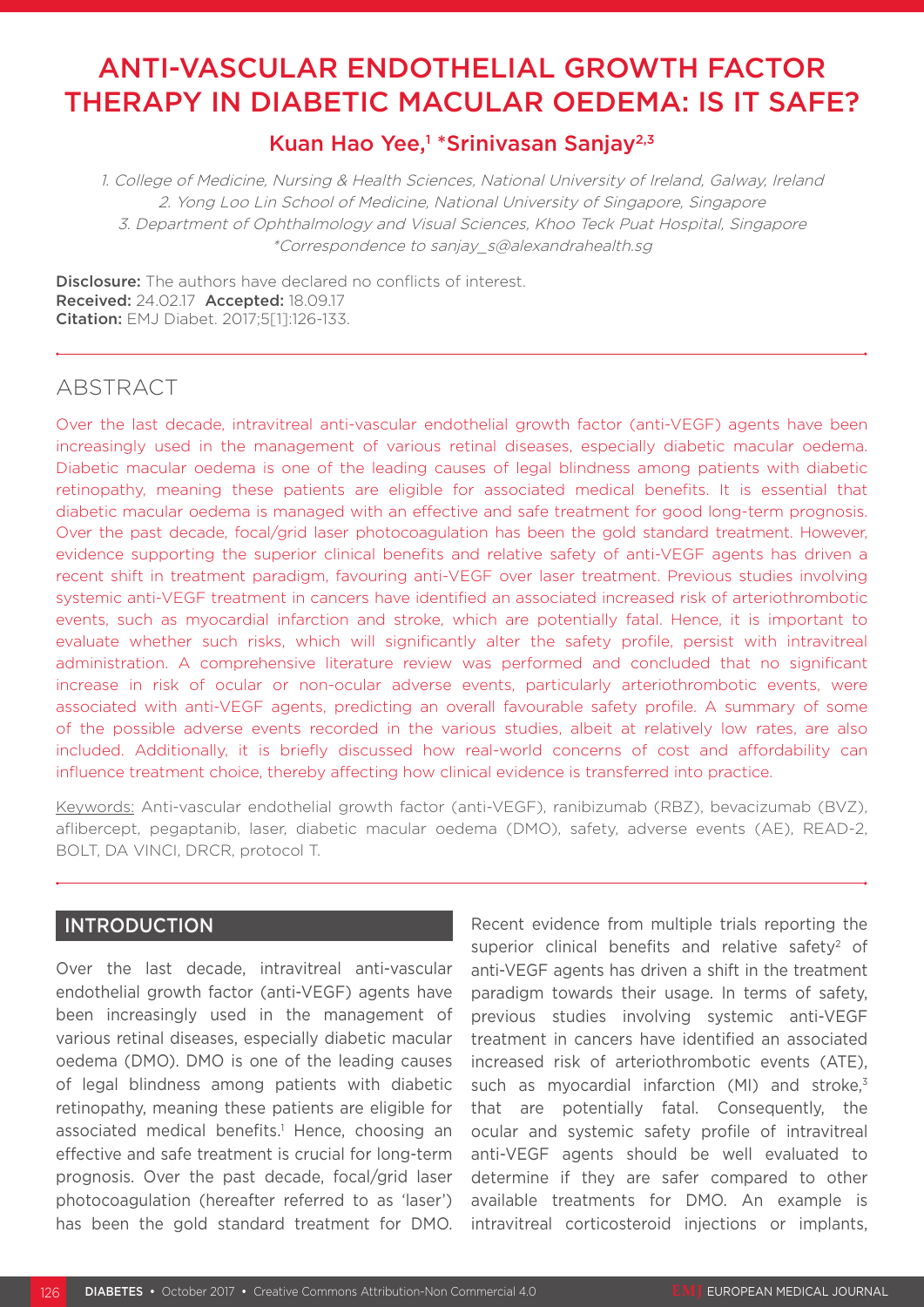which are effective but associated with increased risks of elevated intraocular pressure (IOP) and premature cataracts.4,5 The efficacy of anti-VEGF agents is presented elsewhere;<sup>6</sup> hence, this review discusses the safety profile and real-world cost concerns of anti-VEGF therapy to aid the selection of treatment.

# METHODS

Using Medline, PubMed, and Cochrane databases, a comprehensive literature review was performed to identify relevant studies on anti-VEGF treatment in DMO. Search terms included anti-VEGF, bevacizumab, ranibizumab, aflibercept, trap-eye, pegaptanib, diabetic macular edema, effectiveness, efficacy, safety, and cost. Studies published in English from 2004–2016 were selected, after reading their abstracts and full-texts, to include seminal papers and landmark trials. Eventually, 52 studies were collated, comprising 26 clinical trials, 3 systematic reviews, 20 review articles, 2 retrospective studies, and 1 case series/report.

# A BRIEF HISTORY OF INTRAVITREAL ANTI-VASCULAR ENDOTHELIAL GROWTH FACTOR USE

The use of intravitreal anti-VEGF for treatment of ocular neovascularisation arose when studies identified the pivotal role VEGF had in the pathogenesis of wet age-related macular degeneration (AMD). Trials testing pegaptanib (anti-VEGF) in patients with wet AMD demonstrated a safe reduction in the associated visual loss, resulting in US Food and Drug Administration  $(FDA)$  approval in late 2004.<sup>7</sup> This marked the first approval of an anti-VEGF for the treatment of a disease due to ocular neovascularisation.7

In early 2004, bevacizumab (BVZ) was the first anti-VEGF to be FDA approved for the systemic treatment of colon cancer, following successful trials. Yet, there were concerns over BVZ structure, diminishing the drug properties of penetration, efficacy, and safety during intravitreal use.<sup>8</sup> This led to ranibizumab (RBZ), a small truncated variant of BVZ, being created. Contrary to these concerns, off-label use of intravitreal BVZ proved to be effective too, $7$  although the treatment was never approved by the FDA for intraocular use. Instead, it was the smaller molecule, RBZ, which attained FDA approval in 2006, following pegaptanib, for the treatment of wet AMD after large trials proved its efficacy and safety.<sup>7</sup>

Aflibercept was marketed as an alternative agent, with a lower dosing frequency and better pharmacokinetics of VEGF binding; compared to RBZ or BVZ, the VEGF binding affinity of aflibercept is 100-fold stronger. Results from these trials demonstrated non-inferiority, despite its lower dosing frequency, culminating in aflibercept approval by the FDA in 2011.<sup>7</sup> A comparison between the molecular properties of the four anti-VEGF agents has previously been summarised.<sup>6</sup>

# PATHOGENESIS OF DIABETIC MACULAR OEDEMA

In diabetes, pathophysiological mechanisms such as synthesis of advanced glycation end-products and protein kinase C activation contribute to many diabetes-related microvascular complications,9 including DMO. These biochemical abnormalities cause intracellular hypoxia and increased VEGF expression,<sup>10</sup> resulting in an imbalance of pro-angiogenic and normally expressed VEGF-A isoforms. Several other growth factors and inflammatory mediators also contribute to the pathogenic process of DMO, leading to breakdown of the blood-retinal barrier.<sup>11</sup> Consequently, retinal vascular permeability increases and plasma proteins leak into the neural interstitium, resulting in an oedematous retinal layer. This affects visual processing and thereby visual acuity. Intravitreal anti-VEGF therapy achieves its therapeutic effect by downregulating circulating VEGF, a critical molecule in the angiogenesis and inflammatory processes that occur in DMO.3,11 Hence, it is possible that consequent lower levels of VEGF may interfere with its normal physiological role of stimulating vasculogenesis and angiogenesis in hypoxic conditions, resulting in an increased risk of systemic adverse events (AE), such as ATE and hypertension, $3$ which have been reported with systemic anti-VEGF use. Currently, four intravitreal anti-VEGF agents are available to treat DMO: namely, RBZ, BVZ, aflibercept, and pegaptanib. Herein, we discuss their safety profiles with a focus on landmark trials.

# SAFETY OF ANTI-VASCULAR ENDOTHELIAL GROWTH FACTOR AGENTS

# Ranibizumab

RBZ (Lucentis™, Genentech, Francisco, California, USA; Roche™, Basel, Switzerland) is a recombinant, humanised, monoclonal antibody fragment that has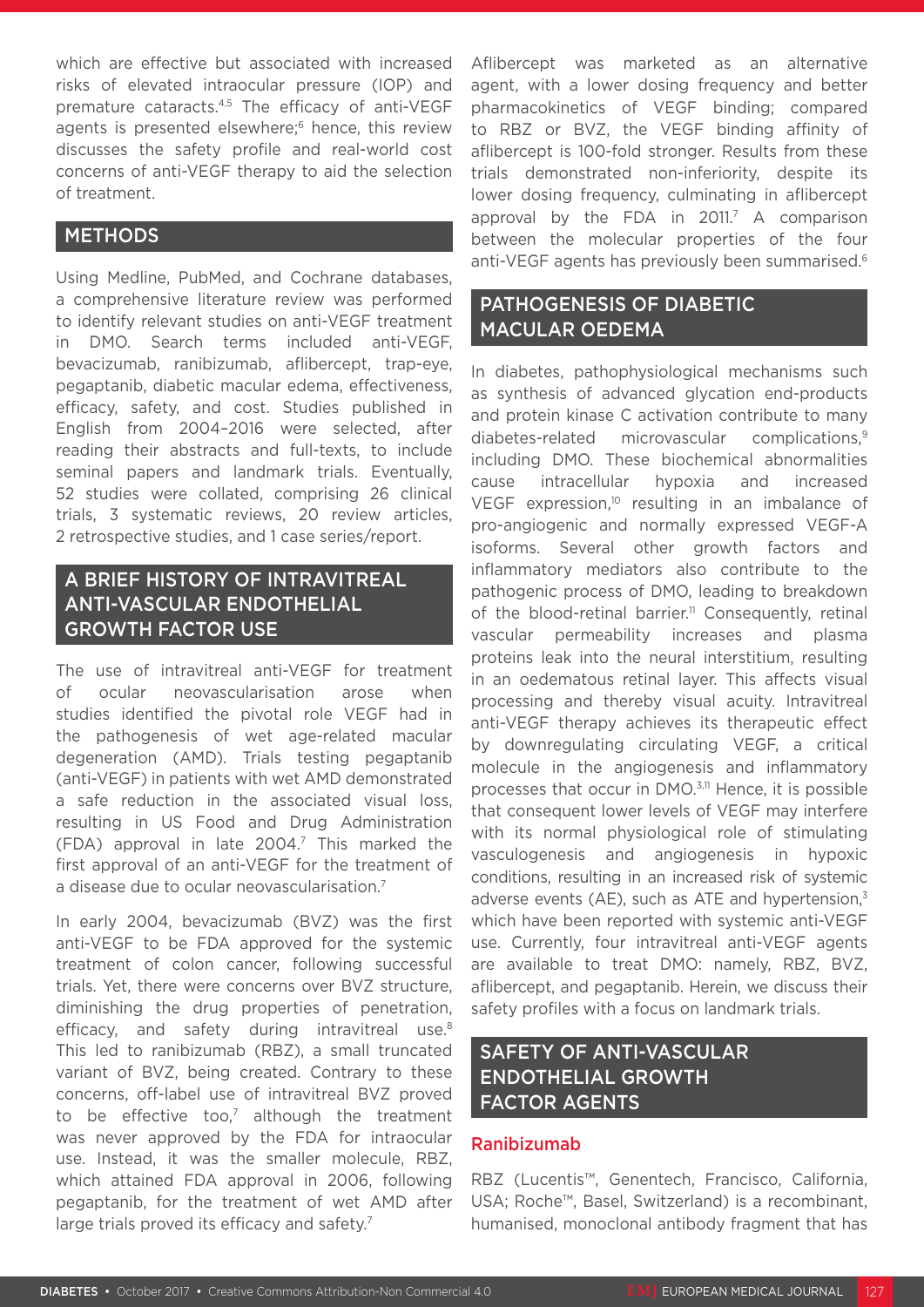only antigen binding domains specific to all isoforms of VEGF-A. It is approved by the FDA and European Medicines Agency (EMA) for the treatment of AMD, retinal vein occlusion, and diabetic retinopathy. Among the four agents, RBZ is well-studied with extensive Level I evidence supporting its efficacy and safety.<sup>9</sup> We reviewed and summarised its safety profile in Table 1, based on five important randomised controlled trials (RCT). Additionally, DRCR.net (Protocol T), which compares the relative safety of RBZ and two other anti-VEGF agents in patients with DMO, will be discussed separately.

#### **READ-2**

This clinical trial was a Phase II, 14-site, investigator-initiated study that randomised 126 patients into three groups (0.5 mg RBZ, laser, and combination of RBZ with laser) and reported results at three intervals (6, 24, and 36 months); however, safety data were only reported at the 6-month interval. Systemically, one death from stroke occurred in the combination arm, but was judged to be unrelated to RBZ treatment. Notably, vitreous haemorrhage occurred in all three arms with no significant difference in incidence.<sup>12</sup>

#### **RESOLVE**

RESOLVE, a Phase II, multicentre, sham-controlled trial studying the effects of two doses of RBZ (0.3 mg and 0.5 mg) against placebo in 151 patients, found no significant differences in the incidence of ocular and systemic serious AE (SAE) or AE between RBZ and sham. However, an episode of MI (1%) within the study group was suspected to be related to RBZ. Also, two RBZ-treated patients (2%) were discontinued due to endophthalmitis. Common ocular AE reported included conjunctival haemorrhage, elevated IOP, and eye pain.<sup>13</sup>

#### **RESTORE**

RESTORE was a Phase III, multicentre (across 13 countries) trial that studied efficacy and safety of 0.5 mg RBZ against laser only and RBZ combination with laser, and involved 345 patients assessed over a 12 to 36-month period. In terms of ocular SAE, cataract was most common with no statistically significant difference between groups, while endophthalmitis did not occur. Several non-ocular SAE were suspected, including pulmonary embolism and arterial thrombosis in the limb. Overall, there were 14 deaths over 3 years, but none were related to RBZ or the procedure. Common ocular AE included eye pain, while reported non-ocular AE included nasopharyngitis.14,15

#### Table 1: Summary of adverse events with ranibizumab treatment in DMO patients in RCT.

| Study                           | Study eyes | <b>Study duration (months)</b> | SE in treatment arm                                                                                                                             |                                                                    |  |
|---------------------------------|------------|--------------------------------|-------------------------------------------------------------------------------------------------------------------------------------------------|--------------------------------------------------------------------|--|
|                                 |            |                                | Ocular                                                                                                                                          | <b>Systemic</b>                                                    |  |
| READ-2                          | 126        | $6, 24, 36*$                   | Vitreous haemorrhage                                                                                                                            |                                                                    |  |
| <b>RESOLVE</b>                  | 151        | 12                             | Endophthalmitis<br>Elevated IOP<br>Eye pain<br>Conjunctival haemorrhage                                                                         | M <sub>l</sub><br><b>Infections</b>                                |  |
| <b>RESTORE</b>                  | 345        | 12.36                          | Cataract<br>Eye pain<br>Elevated IOP<br>Conjunctival haemorrhage                                                                                | Nasopharyngitis<br>PF.<br>Arterial thrombosis limb<br>Hypertension |  |
| RISE/RIDE                       | 377/382    | 24, 36, 54                     | Endophthalmitis<br>M <sub>l</sub><br>Vitreous haemorrhage<br>Pneumonia<br>Traumatic cataract<br><b>CHF</b><br>Rhegmatogenous RD<br>Elevated IOP |                                                                    |  |
| <b>DRCR.net</b><br>(Protocol I) | 854        | 12, 24, 36, 60                 | Endophthalmitis<br><b>Tractional RD</b><br>Elevated IOP                                                                                         | <b>CHF</b><br>Nasopharyngitis                                      |  |

\*Safety data was only reported at 6-month intervals in READ-2.

CHF: congestive heart failure; DMO: diabetic macular oedema; IOP: intraocular pressure; MI: myocardial infarction; PE: pulmonary embolism; RCT: randomised clinical trial; RD: retinal detachment; SE: side effects.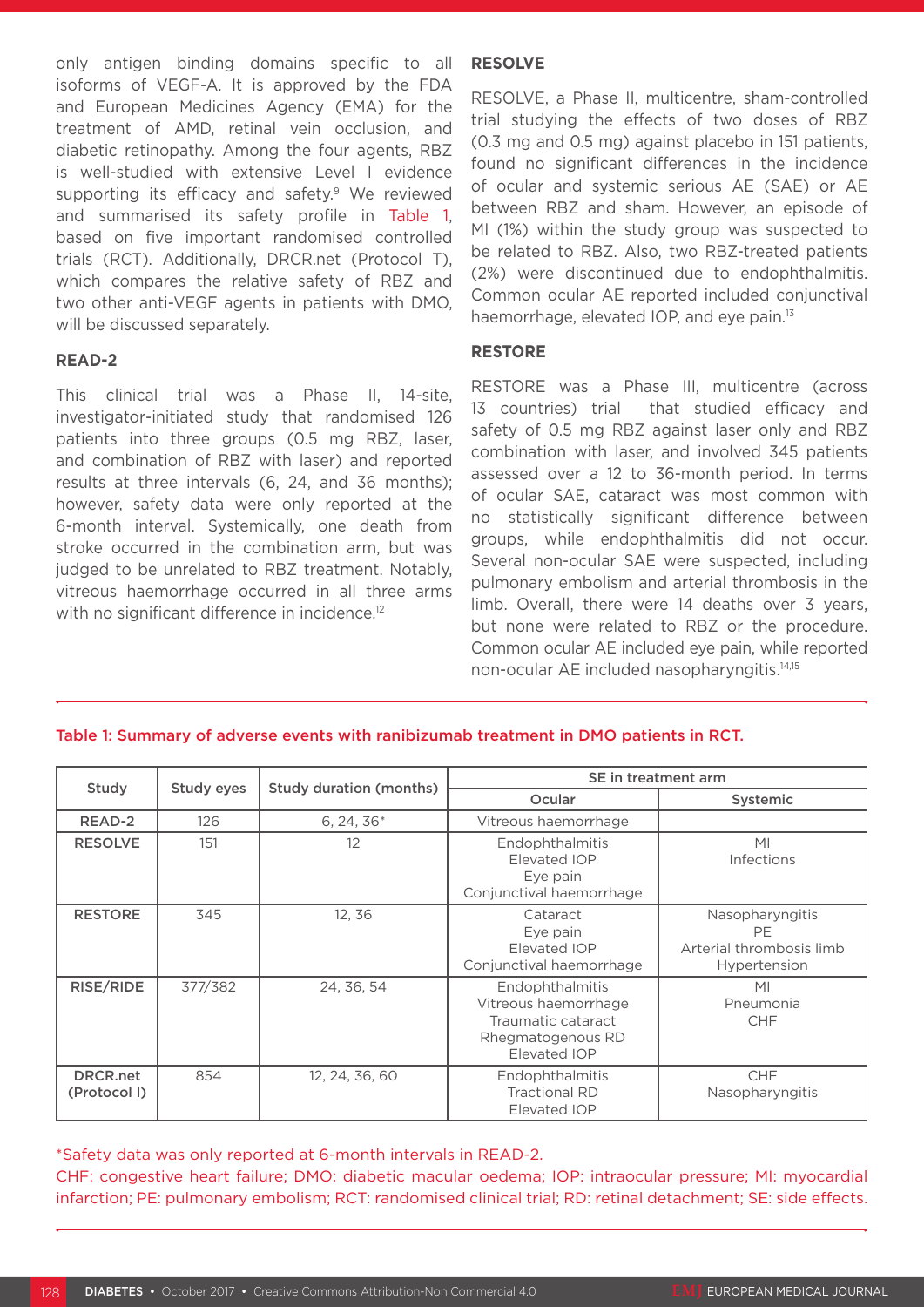### **RISE/RIDE**

RISE/RIDE were two parallel, methodologically identical, Phase III, multicentre trials that compared the efficacy and safety of RBZ with sham at 2, 3, and 5-year intervals by randomising patients into three groups (0.3 mg RBZ, 0.5 mg RBZ, or sham injections). RBZ was generally safe over 5 years, with relatively low rates of ocular and non-ocular AE. Ocular SAE were uncommon but included vitreous haemorrhage, endophthalmitis, and traumatic cataract. Common ocular AE reported were similar to those in the aforementioned trials. Systemically, the most common SAE were MI and congestive heart failure, but these events were related to the disease rather than RBZ. Additionally, the incidence of Anti-Platelet Trialists' Collaboration (APTC) events at 24 months in all RBZ-treated patients was 2.4–8.8% (versus 4.9% [RISE] and 5.5% [RIDE] in sham). Despite this difference in incidence between RBZ and control, no associated increase in risk was found.16-18

## **DRCR.net (Protocol I)**

This study was designed to compare both RBZ and intravitreal steroid treatment against laser over 5 years at four intervals (1, 2, 3, and 5 years). Of relevance, there were no associated differences in systemic or ocular events between RBZ-treated eyes and control over the 5-year period. Systemically, in terms of APTC events, lower rates were observed in the RBZ group than sham group. Locally, the 5-year safety data reported four cases of endophthalmitis in RBZ-treated patients, which was not significantly different from laser-treated patients.<sup>19-22</sup>

# Bevacizumab

BVZ (Avastin™, Genentech; Roche™) is recombinant, humanised, full-length monoclonal antibody that binds the same targets as RBZ, since both are derived from the same parent mouse antibody. Unlike RBZ, BVZ is licensed for the treatment of several different cancers only in the USA and the European Union (EU). Despite this, off-label usage is common in the management of wet AMD and DMO.<sup>23</sup>

#### **DRCR.net**

This trial was the first Phase II, multicentre RCT comparing intravitreal BVZ treatment against laser in 109 DMO patients for 24 weeks. Its small sample size and short follow-up time limit its suitability for drawing conclusions regarding BVZ's safety profile. Nonetheless, the safety data are still useful as an indication of some of the ocular and systemic AE or SAE that might be expected with BVZ treatment. In terms of ocular complications, a case of both endophthalmitis and transient elevated IOP was reported following BVZ. Additionally, although two cases of MI and three cases of hypertension occurred in the study group, the authors judged them to be unrelated to the study drug, because the involved patients had pre-existing comorbidities predisposing to susceptibility.24

#### **BOLT**

This study was a Phase II, single-centre RCT, designed to compare intravitreal BVZ and laser at 12 and 24-month endpoints among 80 patients. At 12 months, no cases of endophthalmitis or retinal detachment were reported with BVZ treatment, while most ocular AE were ocular surface disturbances related to the injection procedure, including eye pain, watering, and subconjunctival haemorrhage. Although evidence showed that BVZ was not associated with an increased risk for hypertension or ATE, it is worth noting that severe hypertension developed in one patient following BVZ treatment.25 Findings reported after 24 months were largely similar, with notable occurrence of one case of ocular hypertension (2.7%) and two cases of MI (5.4%). Nonetheless, no trends in systemic safety events related to BVZ were observed.26

# **PACORES**

The PACORES study was a multicentre retrospective study that offers 5-year safety data, the longest available, on BVZ treatment in 201 patients with DMO (296 study eyes). Similar low rates of ocular and non-ocular SAE or AE were reported, consistent with other studies. Notable ocular complications included tractional retinal detachment (8 eyes; 2.7%), glaucoma (6 eyes; 2.0%), uveitis (4 eyes; 1.4%), rhegmatogenous retinal detachment (3 eyes; 1.0%), vitreous haemorrhage (2 eyes; 0.7%), and endophthalmitis (1 eye; 0.3%), while non-ocular complications included stroke (10 eyes; 3.4%), and MI (5 eyes; 1.7%).27

# Aflibercept

Aflibercept (Eylea™, Regeneron, Tarrytown, New York, USA; formerly known as VEGF trap-eye) is a high affinity, recombinant fusion protein capable of binding multiple signal proteins involved in angiogenesis, specifically all isoforms of circulating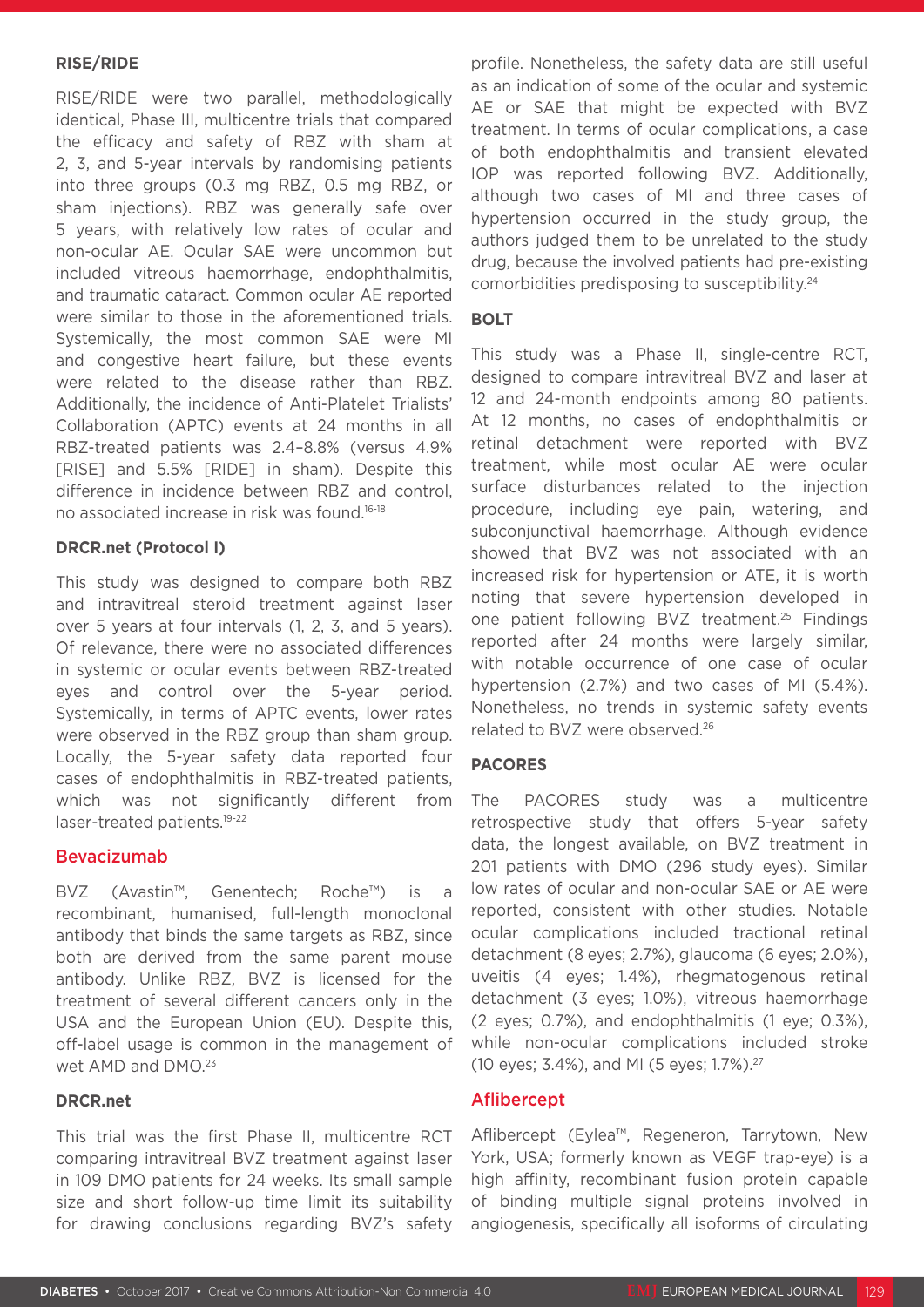VEGF-A, VEGF-B, and placental growth factor. It contains VEGF-binding domains of human VEGF receptors 1 and 2, fused to the Fc domain of human immunoglobulin-G1. Currently, aflibercept is licensed in the USA, EU, Japan, Switzerland, and Australia for several different vascular retinal diseases, including DMO.28

#### **DA VINCI**

DA VINCI was a multicentre, active-controlled RCT designed to compare four different aflibercept regimens to laser at 24 and 52-week intervals involving 221 patients. The most common ocular AE were 33 cases of conjunctival haemorrhage (18.9%), 17 cases of increased IOP (9.7%), and 15 cases of eye pain (8.6%). Two cases of endophthalmitis (1.1%), and one case of uveitis and retinal tear (0.6%) were reported with aflibercept treatment. However, no significant difference in the incidence of ocular SAE or AE was identified between aflibercept and laser. Notably, several cases of hypertension, MI, and cerebrovascular accident (CVA) occurred with aflibercept treatment, but were unlikely to be attributable

to the study drug because all had significant underlying comorbidities that increased their cardiovascular risk.29 After 52 weeks, seven aflibercept-treated patients died, but this was unrelated to the study drug or procedures.<sup>30</sup>

# **VISTA/VIVID**

VISTA (USA) and VIVID (Europe, Japan, Australia) are similarly designed Phase III, multicentre, active-controlled RCT comparing two aflibercept regimens to laser. Generally, the 52 and 100-week results were very similar, with similar incidences of ocular and non-ocular SAE or AE between aflibercept and laser. No cases of endophthalmitis were reported, while several cases of intraocular inflammation occurred. Additionally, there was no obvious trend in non-ocular serious AE, especially ATE, despite some slight imbalances in the incidence of various events between aflibercept and laser.<sup>31,32</sup> Overall, the safety profile remained consistent after 148 weeks, with no new associated increased risk of any AE. Notably, three (0.5%) new cases of endophthalmitis occurred between 100 and 148 weeks in the original RBZ arms.<sup>33</sup>

| Taple 2: Possible ocular and systemic, adverse, and serious adverse events with anti-vieti- as occurred |  |  |  |
|---------------------------------------------------------------------------------------------------------|--|--|--|
| across the RCT.                                                                                         |  |  |  |
|                                                                                                         |  |  |  |

Table 2: Possible ocular and systemic, adverse, and serious adverse events with anti-VEGF as occurred

| Ocular                       | Systemic       |  |  |  |  |
|------------------------------|----------------|--|--|--|--|
| Adverse events               |                |  |  |  |  |
| Eye pain                     | Nephropathy    |  |  |  |  |
| Visual disturbances          | Dyspnoea       |  |  |  |  |
| Conjunctival haemorrhage     | Angina         |  |  |  |  |
| Transient IOP increase       | CHF            |  |  |  |  |
| Vitreous floaters            |                |  |  |  |  |
| Foreign body sensation       |                |  |  |  |  |
| Tearing                      |                |  |  |  |  |
| Serious adverse events       |                |  |  |  |  |
| Endophthalmitis              | Death          |  |  |  |  |
| Uveitis                      | M <sub>l</sub> |  |  |  |  |
| Retinal detachment/tear      | CVA/TIA        |  |  |  |  |
| Retinal/vitreous haemorrhage | Haemorrhage    |  |  |  |  |
| Cataract                     | Hypertension   |  |  |  |  |
| Macular ischaemia            | Ischaemia      |  |  |  |  |
| IOP hypertension             |                |  |  |  |  |
| Glaucoma                     |                |  |  |  |  |

CHF: congestive heart failure; CVA: cerebrovascular accident; IOP: intraocular pressure; MI: myocardial infarction; RCT: randomised clinical trial; TIA: transient ischaemic attack; VEGF: vascular endothelial growth factor.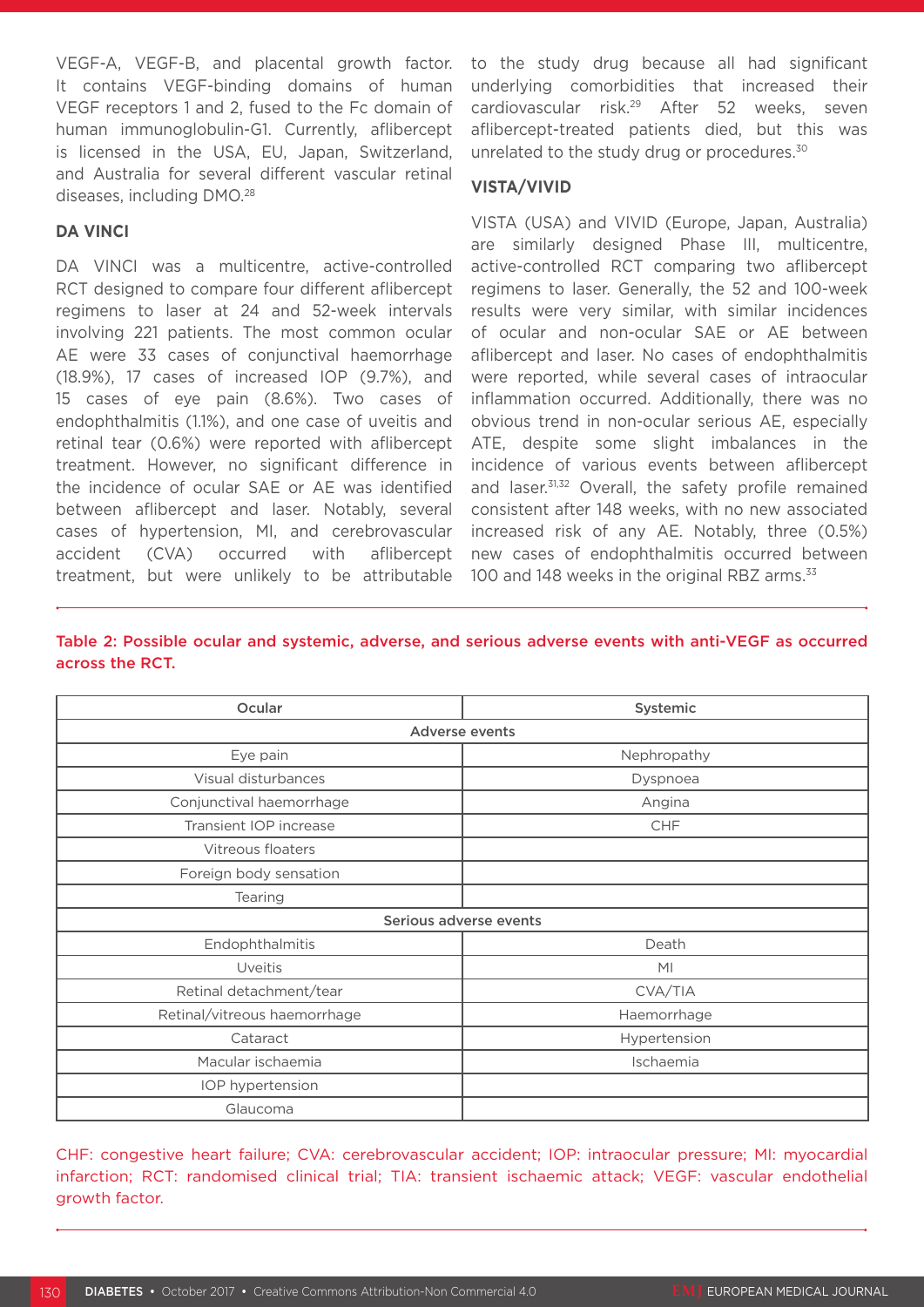## Pegaptanib

Pegaptanib sodium (Macugen™, Eyetech™, New York City, New York, USA) is a ribonucleic acid aptamer licensed for wet AMD only in the USA and Europe.<sup>34</sup> It specifically binds to the  $VEGF<sub>165</sub>$  isoform to reduce ocular angiogenesis. Two main trials that studied pegaptanib in DMO patients produced results suggesting there was no significant difference in the incidence of AE between treatment and sham. Most ocular AE that occurred were mild-to-moderate, injectionprocedure related, and expected. Notably, a case of endophthalmitis (0.8% per patient) was reported by Cunningham et al.,<sup>35</sup> 25 cases of increased IOP (17.4%) were reported by Sultan et al., $36$  and no retinal detachment was reported. Systemically, no evidence of increased risk of ATE related to pegaptanib was noted, despite incidences of SAE like CVA/coronary artery disease/angina pectoris  $(1.40\%$  each) and hypertension  $(0.07\%)$ .<sup>36</sup>

# COMPARISON OF ANTI-VASCULAR ENDOTHELIAL GROWTH FACTOR AGENTS

DRCR.net (Protocol T) was the first and only RCT that published results directly comparing more than two different anti-VEGF agents, allowing us to understand their relative safety. This multicentre RCT was carried out over 2 years and randomised patients into three groups (0.3 mg RBZ, 1.25 mg BVZ, 2 mg aflibercept). Incidence of all AE over 2 years was similar across all groups except for APTC events, with incidence of 12%, 8%, and 5% in RBZ, BVZ, and aflibercept, respectively. Pairwise comparisons showed significant differences, which disappeared after accounting for potential baseline confounders, between RBZ and aflibercept only. Hence, caution should be taken to observe for APTC events when using RBZ.<sup>37</sup>

# **DISCUSSION**

The shift in treatment paradigm from laser to intravitreal anti-VEGF as first-line therapy in DMO makes it paramount that they are safe with minimal side effects. Concerns over the safety profile of intravitreal use are understandable, considering how systemic usage is associated with an increased risk of ATE.3 Hence, it is essential that sufficient evidence shows that the risk of ATE is not increased with intravitreal anti-VEGF.

Overall, intravitreal anti-VEGF agents in DMO have been shown to be generally well-tolerated and safe,<sup>38</sup> with a safety profile similar to results from trials evaluating their usage in other retinal diseases. No significant trend relating to the occurrence of ocular and non-ocular SAE or AE was specifically identified for any anti-VEGF agents. However, the caveat lies in that these trials are not powered to demonstrate safety, and more large-scale safety trials are needed before being certain about its safety. Table 2 shows a short summary of possible AE. Notably, most ocular AE are mild and injection-procedure related, making it possible to reduce occurrences by taking extra precaution during the procedure using aseptic technique for preparation and injection. This is particularly relevant to off-label BVZ use, as the need for individual repackaging/compounding makes sterile preparation especially crucial to avoid foreign body deposition, as described in a case report.39 Although systemic AE were reported, most are likely attributable to the patient's pre-existing comorbidities. A meta-analysis by Avery et al. $3$  interestingly suggests that prolonged treatment with anti-VEGF might increase risk of CVA, vascular, and non-vascular death. Hence, precaution might be warranted when treating patients with significant cardiac and stroke history, or those with persistent DMO requiring repeated intravitreal anti-VEGF injections.

A Cochrane review also concluded that anti-VEGF agents are generally safe, apart from in high-risk patients, in whom their use still requires more research.2 Despite this, some differences do exist between individual agents as established in Protocol T, with results suggesting that aflibercept is relatively safer compared to the other two agents.37,40 However, this is not reflected in real life due to cost concerns. According to the 2015 American Society of Retina Specialists (ASRS) Preferences and Trends survey, BVZ is the most commonly used intravitreal anti-VEGF agent in the USA. Huge price differences exist between BVZ, RBZ, and aflibercept (\$60, \$1,170, and \$1,850 per dose, respectively).41-44 Considering that diabetes maculopathy is a chronic disease and treatment of DMO requires multiple repeated injections, these cost differences can be significant. With raising medical costs and limited healthcare budgets, there is pressure on doctors to choose the most cost-effective option, especially in public-funded health systems. Several independent reviews have agreed that BVZ is indeed the most cost-effective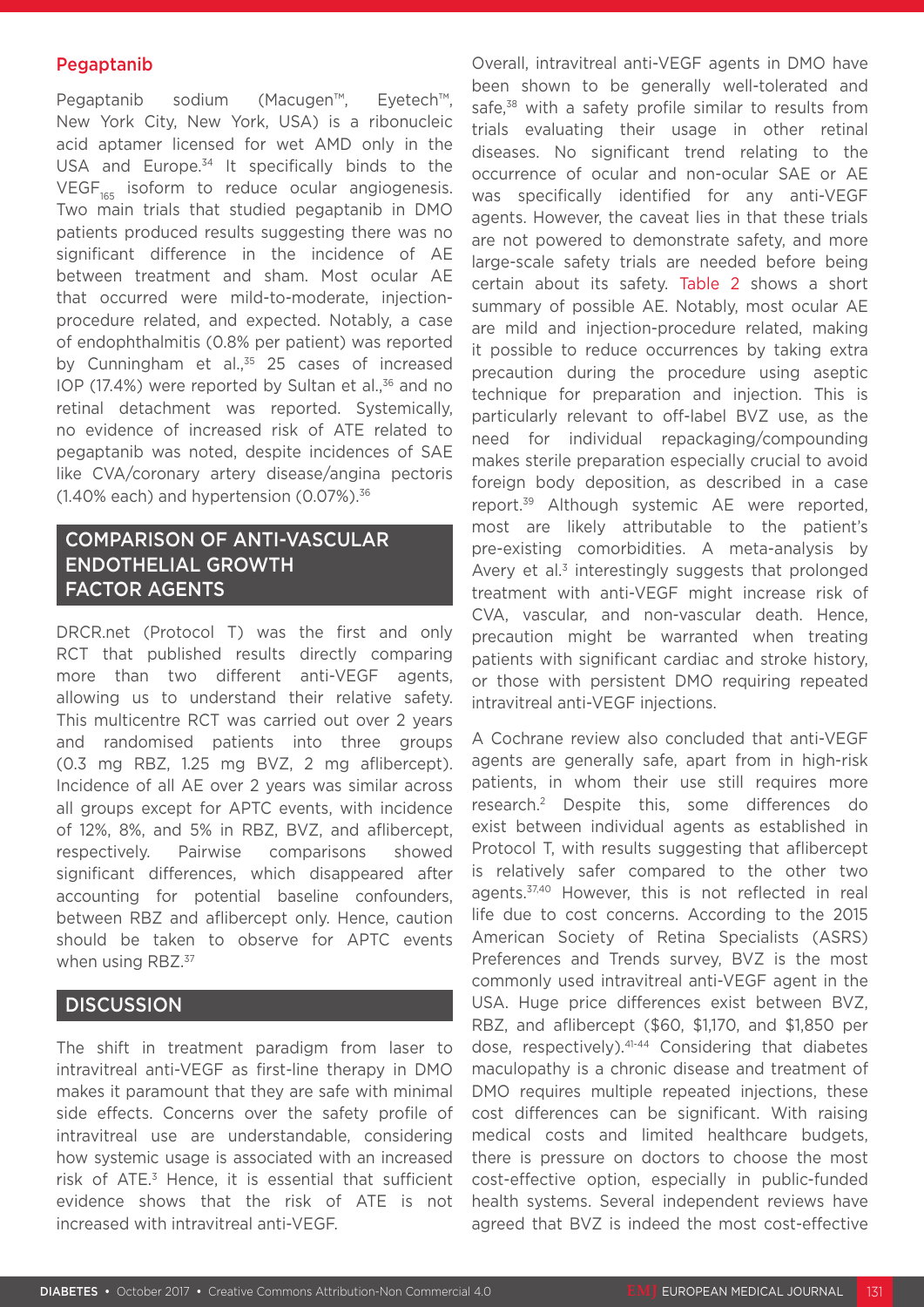option, even after using an analytical model to account for the raised concerns of increased risk of endophthalmitis or vascular complications.41

# **CONCLUSION**

This review has consistently identified results across pivotal studies to support a favourable long-term safety profile among intravitreal anti-VEGF, with no significant increased risk of ATE. Though we agree that more large-scale safety trials are needed to be conclusive, doctors can still recommend anti-VEGF treatment to most patients, as clinical benefits of visual improvement and resolution of macular oedema outweigh the possible ocular risks. Notable cases where greater consideration should be given before starting anti-VEGF therapy include patients with significant comorbidities that increase their overall cardiovascular risk, as well as chronic persistent DMO. Lastly, besides considering the clinical evidence of efficacy and safety, cost practicality can be a huge influencing factor when choosing treatment in practice.

## REFERENCES

1. Ding J, Wong TY. Current epidemiology of diabetic retinopathy and diabetic macular edema. Curr Diab Rep. 2012; 12(4):346-54.

2. Virgili G et al. Anti-vascular endothelial growth factor for diabetic macular oedema. Cochrane Database Syst Rev. 2014;(10):CD007419.

3. Avery RL, Gordon GM. Systemic safety of prolonged monthly anti-vascular endothelial growth factor therapy for diabetic macular edema: A systematic review and meta-analysis. JAMA Ophthalmol. 2016;134(1):21-9.

4. Adelman R et al. Strategy for the management of diabetic macular edema: the European vitreo-retinal society macular edema study. Biomed Res Int. 2015;2015:352487. Erratum in: Biomed Res Int. 2015.

5. Au A, Singh RP. A multimodal approach to diabetic macular edema. J Diabetes Complications. 2016;30(3):545-53.

6. Yee KH, Sanjay S. Anti-vascular endothelial growth factor therapy in diabetic macular oedema: Is it effective? EMJ Diabet. 2017;5[1]:118-125.

7. Kim LA, D'Amore PA. A brief history of anti-VEGF for the treatment of ocular angiogenesis. Am J Pathol. 2012; 181(2):376-9.

8. Ferrara N et al. Development of ranibizumab, an anti-vascular endothelial growth factor antigen binding fragment, as therapy for neovascular age-related macular degeneration. Retina. 2006; 26(8):859-70.

9. Brownlee M. Biochemistry and molecular cell biology of diabetic complications. Nature. 2001;414(6865): 813-20.

10. Stewart MW. Critical appraisal of ranibizumab in the treatment of diabetic macular edema. Clin Ophthalmol. 2013; 7:1257-67.

11. Fogli S et al. Pathophysiology and pharmacological targets of VEGF in diabetic macular edema. Pharmacol Res. 2016;103:149-57.

12. Nguyen QD et al.; READ-2 Study Group. Primary end point (six months) results of the Ranibizumab for Edema of the mAcula in Diabetes (READ-2) study. Ophthalmology. 2009;116(11):2175-81.

13. Massin P et al. Safety and efficacy of ranibizumab in diabetic macular edema (RESOLVE Study): A 12-month, randomized, controlled, double-masked, multicenter phase II study. Diabetes Care. 2010;33(11):2399-405.

14. Mitchell P et al.; RESTORE study group. The RESTORE study: ranibizumab monotherapy or combined with laser versus laser monotherapy for diabetic macular edema. Ophthalmology. 2011; 118(4):615-25.

15. Schmidt-Erfurth U et al.; RESTORE Extension Study Group. Three-year outcomes of individualized ranibizumab treatment in patients with diabetic macula edema: The RESTORE extension study. Ophthalmology. 2014;121(5): 1045-53.

16. Nguyen QD et al.; RISE and RIDE Research Group. Ranibizumab for diabetic macular edema: results from 2 phase III randomized trials: RISE and RIDE. Ophthalmology. 2012;119(4): 789-801.

17. Brown DM et al. Long-term outcomes of ranibizumab therapy for diabetic macular edema: The 36-month results from two phase III trials: RISE and RIDE. Ophthalmology. 2013;120(10):2013-22.

18. Boyer DS et al. Outcomes with as-needed ranibizumab after initial monthly therapy: long-term outcomes of the phase III RIDE and RISE trials. Ophthalmology. 2015;122(12):2504-13.

19. Diabetic Retinopathy Clinical Research Network; Elman MJ et al. Randomized trial evaluating ranibizumab plus prompt or deferred laser or triamcinolone plus prompt laser for diabetic macular edema. Ophthalmology. 2010;117(6):1064-77.

20. Elman MJ et al.; Diabetic Retinopathy Clinical Research Network. Expanded 2-year follow-up of ranibizumab plus prompt or deferred laser or triamcinolone plus prompt laser for diabetic macular edema. Ophthalmology. 2011;118(4):609-14.

21. Elman MJ et al.; Diabetic Retinopathy Clinical Research Network. Intravitreal ranibizumab for diabetic macular edema with prompt versus deferred laser treatment: 3-year randomized trial results. Ophthalmology. 2012;119(11): 2312-18.

22. Elman MJ et al.; Diabetic Retinopathy Clinical Research Network. Intravitreal Ranibizumab for Diabetic Macular Edema with prompt vs deferred laser treatment: 5-year randomized trial results. Ophthalmology. 2015;122(2): 375-81.

23. Stefanini FR et al. Bevacizumab for the management of diabetic macular edema. World J Diabetes. 2013;4(2): 19-26.

24. Scott IU et al.; Diabetic Retinopathy Clinical Research Network. A phase II randomized clinical trial of intravitreal bevacizumab for diabetic macular edema. Ophthalmology. 2007;114(10): 1860-7.

25. Michaelides M et al. A prospective randomized trial of intravitreal bevacizumab or laser therapy in the management of diabetic macular edema (BOLT study) 12-month data: report 2. Ophthalmology. 2010;117(6):1078-86.

26. Rajendram R et al. A 2-year prospective randomized controlled trial of intravitreal bevacizumab or laser therapy (BOLT) in the management of diabetic macular edema: 24-month data: report 3. Arch Ophthalmol. 2012; 130(8):972-9.

27. Arevalo JF et al. Intravitreal